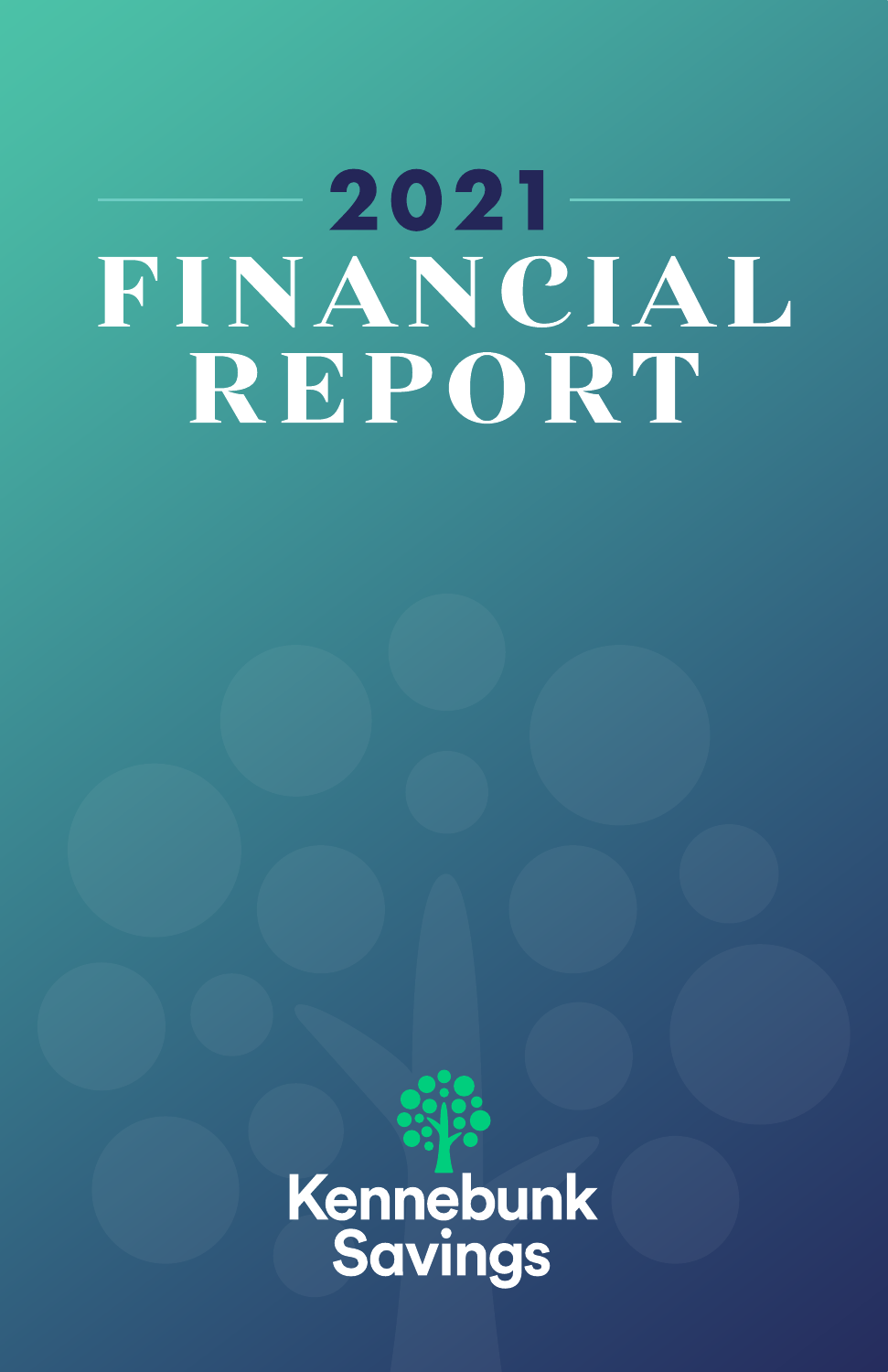# *Reporting in Thousands*

| <b>ASSETS</b>                                                                                                                                                                                                                                                                                                                                                                    |                                                                                                                     |  |
|----------------------------------------------------------------------------------------------------------------------------------------------------------------------------------------------------------------------------------------------------------------------------------------------------------------------------------------------------------------------------------|---------------------------------------------------------------------------------------------------------------------|--|
| Cash on Hand and Due From Banks<br>Available For Sale and Equity Securities<br><b>Federal Home Loan Bank Stock</b>                                                                                                                                                                                                                                                               | \$<br>120,182<br>431,372<br>993                                                                                     |  |
| Loans<br>Less Allowances for Loan Losses<br>Net Loans                                                                                                                                                                                                                                                                                                                            | 1,191,301<br>14,896<br>1,176,405                                                                                    |  |
| <b>Accrued Interest Receivable</b><br>Premises and Equipment, Net<br><b>Other Assets</b>                                                                                                                                                                                                                                                                                         | 4,122<br>33,485<br>58,400                                                                                           |  |
| <b>TOTAL ASSETS</b>                                                                                                                                                                                                                                                                                                                                                              | \$<br>1,824,959                                                                                                     |  |
| <b>LIABILITIES</b>                                                                                                                                                                                                                                                                                                                                                               |                                                                                                                     |  |
| <b>Deposit Accounts</b><br><b>Statement &amp; Passbook Savings</b><br><b>Demand Deposit</b><br><b>Interest-Bearing Checking Accounts</b><br><b>Money Market</b><br><b>Certificates of Deposit</b><br><b>Christmas Clubs</b><br><b>Total Deposit Accounts</b><br><b>Borrowed Funds</b><br><b>Accrued Interest Payable</b><br><b>Other Liabilities</b><br><b>TOTAL LIABILITIES</b> | \$<br>729,624<br>716,729<br>82,691<br>69,347<br>45,495<br>171<br>1,644,057<br>71<br>21<br>15,578<br>\$<br>1,659,727 |  |
| <b>RETAINED INCOME</b>                                                                                                                                                                                                                                                                                                                                                           |                                                                                                                     |  |
| Surplus<br><b>Undivided Profits</b><br>Accumulated Other Comprehensive Income (Loss)<br><b>Total Retained Income</b>                                                                                                                                                                                                                                                             | 9,000<br>169,982<br>(13,750)<br>165,232                                                                             |  |
| <b>TOTAL LIABILITIES AND RETAINED INCOME</b>                                                                                                                                                                                                                                                                                                                                     | \$<br>1,824,959                                                                                                     |  |

# **KENNEBUNK SAVINGS 2021 FINANCIAL REPORT**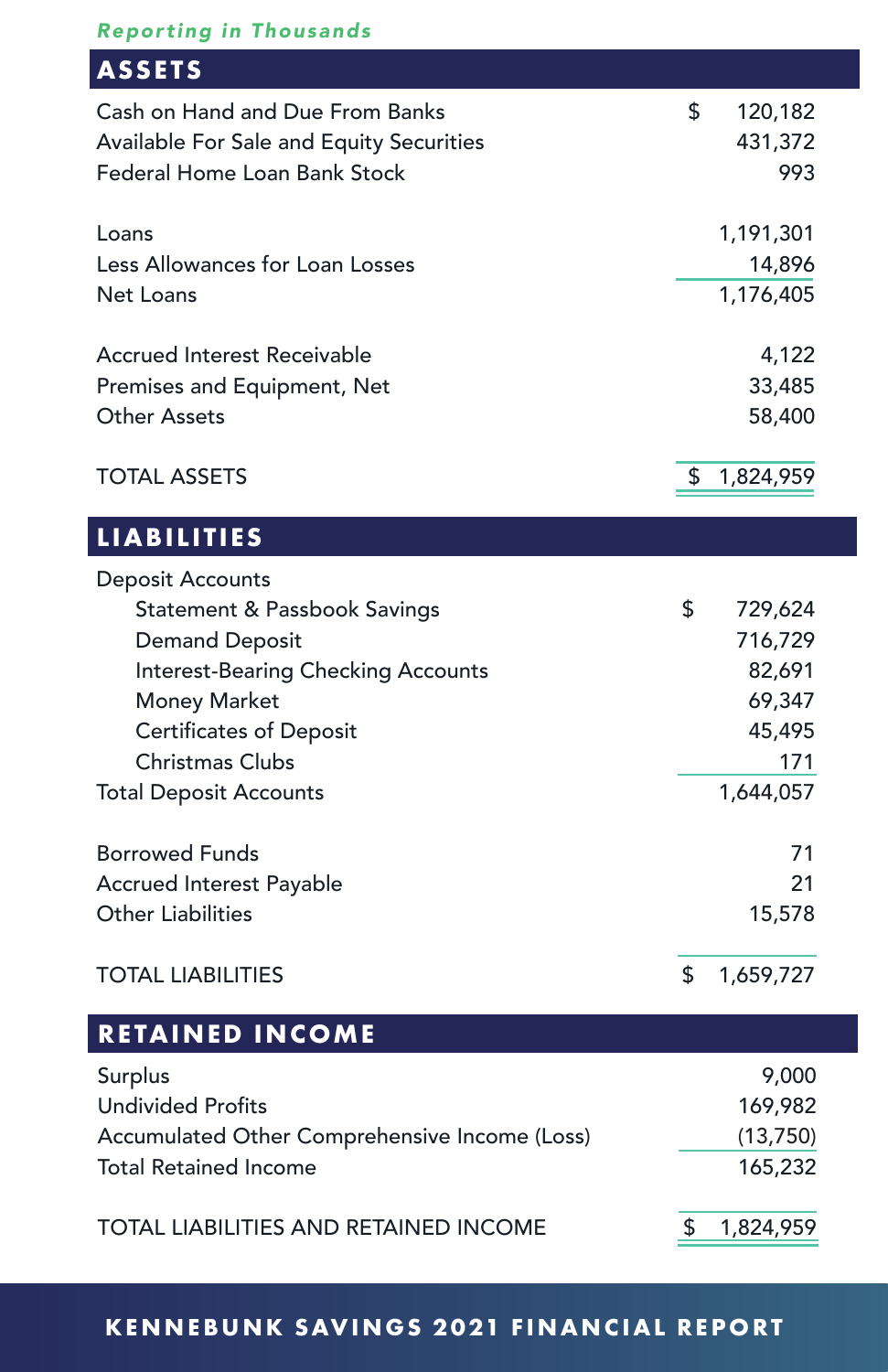# *Reporting in Thousands*

# **INTEREST INCOME AND EXPENSE**

| Interest & Fees on Loans                 | \$<br>45,614 |
|------------------------------------------|--------------|
| Interest & Dividends on Securities       | 4,572        |
| Interest on Deposits with Banks          | 194          |
| Total Interest Income                    | 50,380       |
| Interest Expense on Deposits             | 1,276        |
| Interest Expense on Borrowed Funds       | 14           |
| Net Interest Income                      | 49,090       |
| Non Interest Income                      | 16,359       |
| Loss on Sale of Securities               | (193)        |
| Income Before Operating Expenses & Taxes | 65,256       |

| <b>OTHER EXPENSES</b>              |              |
|------------------------------------|--------------|
| Salaries & Benefits                | \$<br>28,073 |
| <b>Bank Premises</b>               | 6,880        |
| Provision for Loan Losses          | (5,000)      |
| <b>Other Non-Interest Expenses</b> | 12,315       |
| <b>Total Other Expenses</b>        | 42,268       |
|                                    |              |
| Income Before Taxes                | 22,988       |
|                                    |              |
| <b>Income Taxes</b>                | 4,758        |
|                                    |              |
| <b>NET INCOME</b>                  | \$<br>18,230 |

**KENGINAL STATEMENT OF CONDITION | DECEMBER 31, 2021**